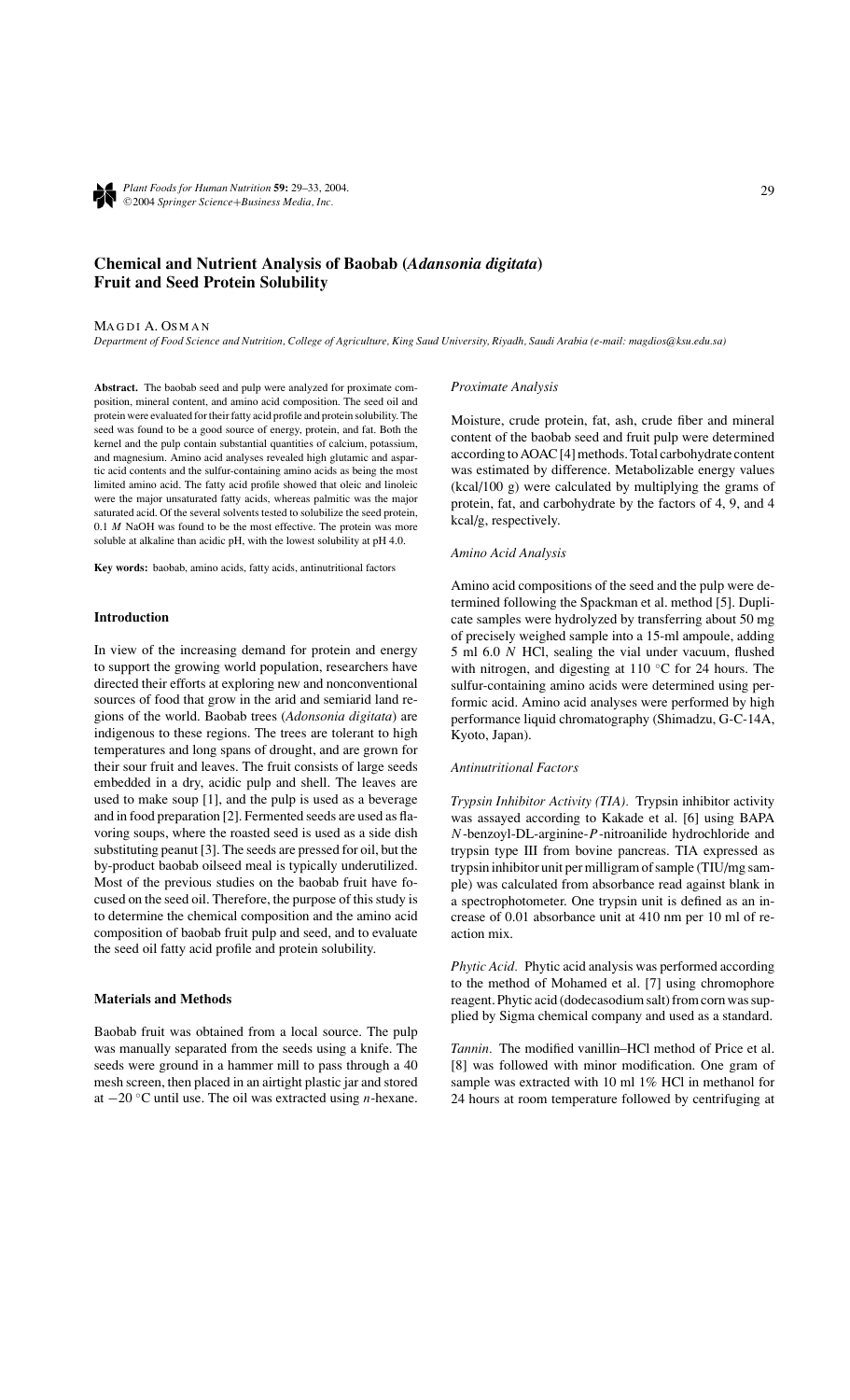5000 rpm. Vanillin–HCl reagent was prepared by mixing prior to use, equal volumes of 8% HCl in methanol with 2% vanillin in methanol. One milliliter of supernatant was mixed with 5 ml of vanillin–HCl reagent. The absorbance was read at 500 nm after 20 min of incubation at room temperature.

# *Fatty Acid Composition and Physicochemical Characteristics of the Oil*

Fatty acid composition was determined according to the Metcalf method [9] using gas–liquid chromatography (Shimadzu, HP-5840A, Kyoto, Japan) equipped with a flame ionization detector. Specific gravity (25  $\degree$ C/25  $\degree$ C), refractive index  $(27 \text{ °C})$ , iodine, and saponification values were determined according to AOAC methods [4].

## *Protein Solubility*

The kernal protein solubility by various extractants and at different pH was carried out as described by Sathe [10], with minor modification. Protein content in the supernatant was determined using the method of Lowry et al. [11].

# **Results and Discussion**

The proximate compositions of baobab seed and fruit pulp are shown in Table 1. The seed is good source of fat, protein, and crude fiber, whereas the fruit pulp is an excellent source of carbohydrate. The seed contains relatively high amounts of protein (18.4  $\pm$  0.5%), crude fat (12.2  $\pm$  0.2%), and crude fiber (16.3  $\pm$  9.3%), and low carbohydrate (45.1  $\pm$  1.7%). The fruit pulp contains a high amount of carbohydrate (76.2  $\pm$  1.0%), low protein (8.2  $\pm$  0.1%), and extremely low fat  $(0.3 \pm 0.0\%)$ . The proximate composition of the fruit pulp was similar to that reported by Nour et al. [12]. The protein content of the seed was higher than that of baobab seed from northeastern Nigeria [13], but lower than that from Burkina Faso [14]. The seed oil content was similar to that of baobab seed oil from Madagascar [15], but lower than that from Nigeria [13]. These differences can be attributed to soil, climate, and strain.

*Table 1.* Proximate composition of the seed and fruit pulp of baobab

| Constituent                      | Seed $(\% )$   | Fruit pulp $(\% )$ |
|----------------------------------|----------------|--------------------|
| Moisture                         | $4.3 \pm 0.1$  | $10.4 \pm 0.4$     |
| Protein                          | $18.4 \pm 0.5$ | $3.2 + 0.1$        |
| Fat                              | $12.2 \pm 0.1$ | $0.3 \pm 0.0$      |
| Ash                              | $3.8 \pm 0.1$  | $4.5 \pm 0.2$      |
| Crude fiber                      | $16.2 \pm 0.9$ | $5.4 \pm 0.3$      |
| Carbohydrate (by difference)     | $45.1 \pm 1.7$ | $76.2 \pm 1.0$     |
| Metabolizable energy, kcal/100 g | $363.8 + 9.7$  | $320.3 + 4.4$      |

*Table 2.* Mineral content of baobab seed and fruit pulp

| Element                    | Seed          | Fruit pulp      |
|----------------------------|---------------|-----------------|
| Macroelements $(mg/100 g)$ |               |                 |
| Potassium                  | $910 \pm 20$  | $1240 \pm 30$   |
| Sodium                     | $28.3 + 2.2$  | $27.9 \pm 0.10$ |
| Calcium                    | $410 + 10$    | $295 + 10$      |
| Magnesium                  | $270 \pm 30$  | $90 + 2$        |
| Microelements $(mg/100 g)$ |               |                 |
| <b>Iron</b>                | $6.4 \pm 0.2$ | $9.3 + 0.2$     |
| Copper                     | $2.6 + 0.2$   | $1.6 \pm 0.1$   |
| Zinc.                      | $5.2 + 0.0$   | $1.8 + 0.0$     |

The mineral content of baobab seed and fruit pulp is shown in Table 2. The seed and fruit pulp are excellent sources of potassium, calcium, and magnesium, but poor sources of iron, zinc, and copper. The fruit pulp mineral contents are comparable to those reported for baobab fruit from Sudan [12]. The pulp showed an exceptionally high calcium content; similar finding was reported by Prentice et al. [16]. The high calcium contents of the seed and fruit pulp make the baobab fruit attractive as a natural source of calcium supplementation for pregnant and lactating women, as well as for children and the elderly.

Amino acid compositions of the baobab seed and fruit pulp are shown in Table 3. Both the seed and the fruit pulp contained high amounts of glutamic acid, aspartic acid, and arginine, and low amounts of the sulfur-containing amino acids. The seed contains a relatively high amount of essential amino acids. Except for arginine which was higher, the amino acid profile agreed well with that reported for baobab from Burkino Faso [14]. In contrast to other plant seed proteins, baobab seed protein contains a high amount of lysine. Because lysine is limited in most cereal plants, it may be

*Table 3.* Amino acid composition of the baobab seed and fruit pulp

| Amino acid    | Seed $(gm/100$<br>gm protein) | Fruit pulp (gm/<br>100 gm protein) |
|---------------|-------------------------------|------------------------------------|
| Aspartic acid | 10.3                          | 6.4                                |
| Glutamic acid | 23.7                          | 6.5                                |
| Serine        | 6.1                           | 3.2                                |
| Histidine     | 2.2                           | 1.2                                |
| Glycine       | 8.6                           | 2.9                                |
| Threonine     | 3.8                           | 2.8                                |
| Arginine      | 8.0                           | 7.6                                |
| Alanine       | 7.1                           | 3.3                                |
| Prolamine     | 6.9                           | 2.2                                |
| Tyrosine      | 1.5                           | 20.6                               |
| Methionine    | 1.0                           | 0.2                                |
| Valine        | 5.9                           | 4.8                                |
| Phenylalanine | 4.0                           | 4.4                                |
| Isoleucine    | 3.6                           | 2.2                                |
| Leucine       | 7.0                           | 4.3                                |
| Lysine        | 5.0                           | 1.7                                |
| Cysteine      | 1.5                           | 1.0                                |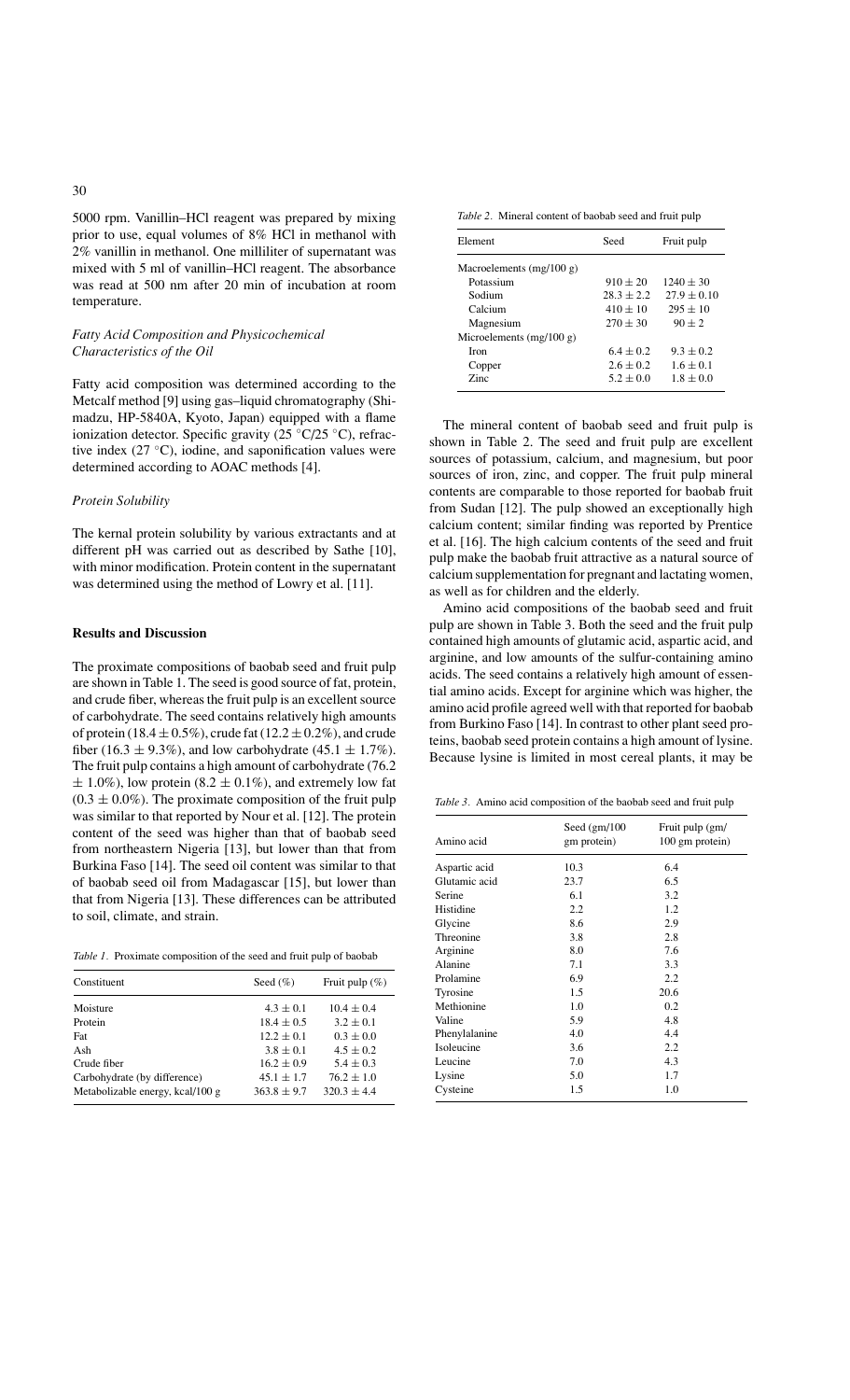*Table 4.* Trypsin inhibitor activity, and concentrations of phytic acid and tannin in baobab seed and fruit pulp

| Compound                                                                                                 | Seed                                                             | Fruit pulp                     |
|----------------------------------------------------------------------------------------------------------|------------------------------------------------------------------|--------------------------------|
| Trypsin inhibitor activity (TIU/mg sample)<br>Phytic acid $(mg/100 g)$<br>Tannin (% catechin equivalent) | $5.7 \pm 0.6$<br>$73.0 \pm 0.9$<br>$23.0 \pm 21.8$ $0.9 \pm 0.0$ | $5.8 \pm 0.3$<br>$2.6 \pm 0.4$ |

possible to use baobab seed protein to improve cereal protein quality, especially in arid and semi-arid lands where the population depends heavily on sorghum grain for food.

The baobab fruit, in common with plant fruits, contains naturally occurring antinutritional substances, such as trypsin inhibitor, phytate, and tannin, that can interfere with utilization of the baobab seed and pulp. The trypsin inhibitory activity (TIA), phytic acid (PA), and tannin levels are summarized in Table 4. TIA analyses showed that the seed and the pulp had similar and low level, whereas the seed had a high level, of PA and tannin compared to fruit pulp. The seed trypsin inhibitor level (5.7 TIA mg/sample) was lower than those reported for tepary bean [17], soybean [18], peanut [19], and Lima bean [20]. Trypsin inhibitor has been implied to be one of the factors responsible for growth suppression and pancreatic hypertrophy in the experimental animals. Phytic acid (PA) level of baobab seed and pulp are lower than those of legumes such as black gram, mung bean, and pigeon pea [21]. Tannin content of both seed and pulp were lower than the values reported for winged bean [22], velvet bean [23], chick pea, mung bean, black grain, pigeon pea [24], and sorghum [25]. Proll et al. [26] found baobab seed to have high digestibility, biological value (BV), and net protein utilization (NPU) among unconventional tropical crop seed. This high digestibility, BV, and NPU of baobab seed could be attributed to the low levels of trypsin inhibitor phytic acid and tannin and the excellent amino acid profile.

| Table 5. Fatty acid profile of baobab seed oil |  |  |  |  |  |  |  |
|------------------------------------------------|--|--|--|--|--|--|--|
|------------------------------------------------|--|--|--|--|--|--|--|

| Fatty acid         | $\%$ |
|--------------------|------|
| Saturated          |      |
| C14:0              | 0.2  |
| C16:0              | 24.2 |
| C18:0              | 46   |
| C20:0              | 1.3  |
| C22:0              | 0.7  |
| C24:0              | 0.2  |
| Monounsaturated    |      |
| C17:1              | 0.3  |
| C18:1              | 35.8 |
| 2C <sub>0</sub> :1 | 0.9  |
| Polyunsaturated    |      |
| C18:2              | 30.7 |
| C18:3              | 1.0  |

*Table 6.* Physiochemical characteristic of baobab seed oil

| Specific gravity      | $0.9 \pm 0.0$    |
|-----------------------|------------------|
| Refractive index      | $1.5 \pm 0.0$    |
| Iodine value          | $88.0 \pm 4.1$   |
| Saponification number | $210.0 \pm 0.09$ |

Baobab seed oil is an excellent source of mono- and polyunsaturated fatty acids (Table 5). The oil is composed of approximately 31.7% saturated fatty acids, 37% monounsaturated fatty acids, and 31.7% polyunsaturated fatty acids. The major fatty acid is oleic, which comprises 35.8%, followed by linoleic (30.7%) and palmitic (24.2%). These results were similar to those for African baobab oils [13, 27, 15].

The physicochemical characteristics of baobab seed oil are shown in Table 6. The saponification number of the oil was high, but the iodine value was low, indicating good stability. A similar iodine value has been reported for baobab seed oil from Madagascar [28]. Values for specific gravity and refractive index are within the range found for vegetable oils. The high content of mono- and polyunsaturated fatty acids suggests that baobab seed oil would be useful as a food oil.

The solubility of baobab seed protein in various solvents is shown in Table 7. The highest protein solubility was obtained with 0.1 *M* NaOH, followed by 0.1 *M* Na<sub>2</sub> CO<sub>3</sub> and 0.1 *M* NaCl. By contrast the protein was the least soluble in DDH<sub>2</sub>O and 0.1 *M* NaC<sub>2</sub>H<sub>3</sub>O<sub>2</sub> buffer (pH 4). These results were similar to those observed for flour of different seeds, such as cashew nut [10], great Northern bean [29], peanut seed [30], and pistachio nuts [31]. Figure 1 shows the solubility profile of baobab seed protein at different pH values. The seed protein again exhibited the lowest solubility (16.6%) at pH 4, with higher solubilities below pH 4 and above pH 6. Protein solubilities were higher at alkaline pH compared to solubilities at acid pH. The maximum protein solubility of 97.7% was obtained at pH 8. Increasing the pH above 8 did not increase protein solubility. Similar protein solubility pattern has been reported for tepary bean

|  |  | Table 7. Baobab seed protein solubility in various solvents |  |  |
|--|--|-------------------------------------------------------------|--|--|
|  |  |                                                             |  |  |

| Solvent                                        | Protein concentration<br>$(mg/100 \text{ mg}$ defatted flour) |
|------------------------------------------------|---------------------------------------------------------------|
| $DDH2O$ (Deionized distilled water)            | $13.5 \pm 0.7$                                                |
| $0.1 M$ Sodium chloride                        | $34.6 \pm 0.6$                                                |
| $0.1$ <i>M</i> Sodium hydroxide                | $43.3 \pm 0.67$                                               |
| $0.1$ <i>M</i> Sodium bicarbonate              | $19.4 \pm 0.6$                                                |
| $0.1$ <i>M</i> Sodium carbonate                | $38.3 + 2.2$                                                  |
| $0.1$ <i>M</i> Sodium sulphite                 | $25.9 \pm 1.1$                                                |
| $0.1$ <i>M</i> Sodium phosphate buffer, pH 7.0 | $27.6 \pm 2.3$                                                |
| 0.1 $M$ Tris-Hcl, pH 8.0                       | $21.7 \pm 0.8$                                                |
| 0.1 <i>M</i> Sodium acetate buffer, pH $4.5$   | $13.9 \pm 0.9$                                                |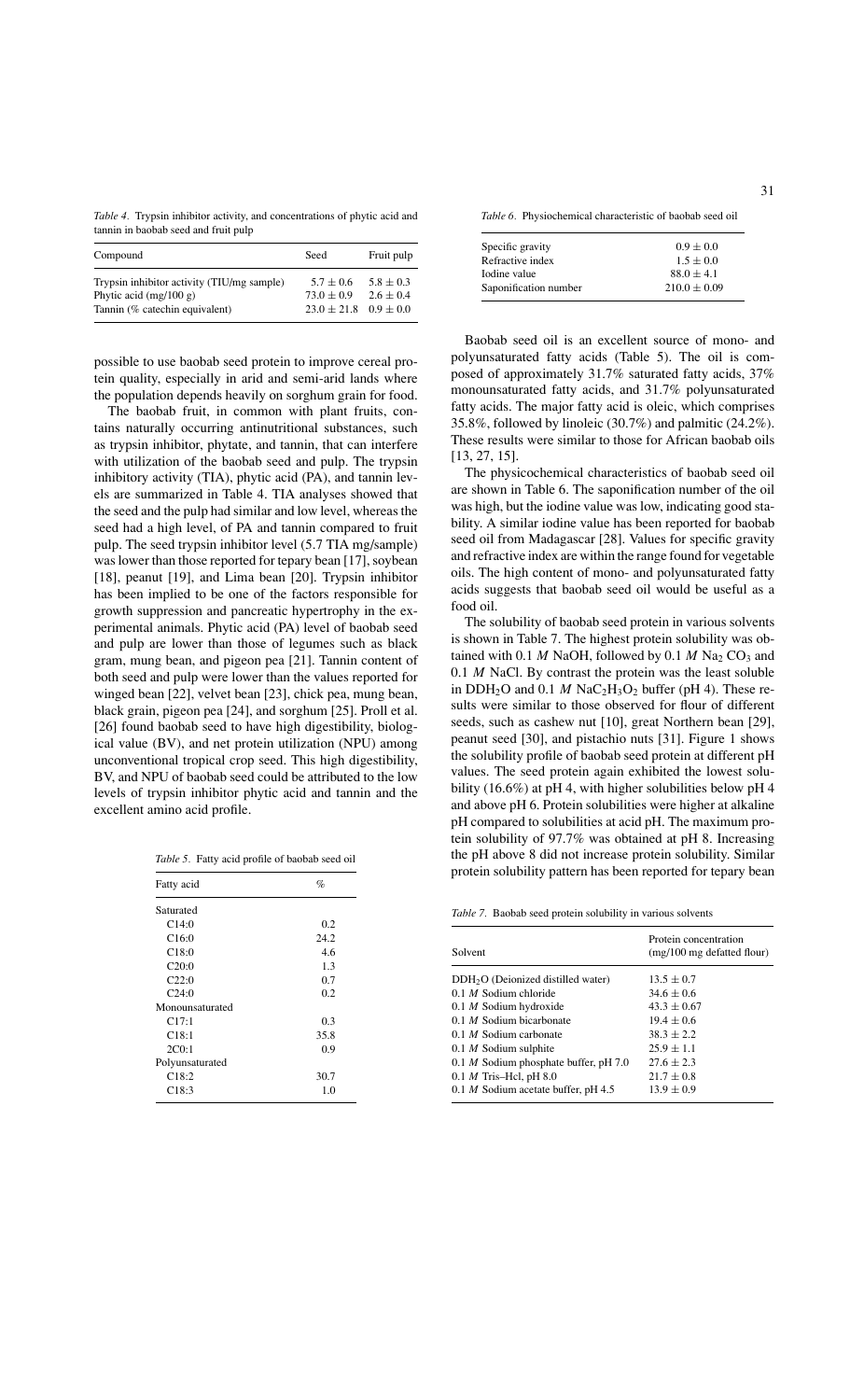

*Figure 1.* Protein solubilty profile at different pH.

flour [32], Great Northern bean [29], and peas and faba bean [33]. Because lysine is destroyed at high alkaline pH, the occurrence of the optimum solubility of baobab kernel protein at pH 8 indicates that the likelihood of lysine loss is minimal.

In conclusion, the results of this study have shown that the rich energy, protein, and mineral contents of baobab kernel give it potential usefulness as a food protein source in tropical and subtropical regions. As a beverage ingredient, the fruit pulp may also serve as a calcium supplement because of its high calcium content. The high protein solubility at acidic and alkaline pH suggests that the baobab seed protein could be a desirable food ingredient.

#### **References**

- 1. Yazzie D, Van der Jaget DJ, Pastuszen A, Okolo A, Glwu RH (1994) The amino acid and mineral content of baobab (*Adansoina digitata L.*) Leaves. J Food Comp Anal 7: 189–193.
- 2. Obizoba TC, Amaechi NA (1983) The effect of processing methods on the chemical composition of baobab (*Adansonia digitata*) pulp and seed. Ecol Food Nutr 29: 199–205.
- 3. Addy EO, Eteshola E (1984) Nutritive value of mixture of tigernut tubers (*Cyperus esculentus* L.) and baobab seeds (*Adansonia digitata* L.). J Sci Food Agric 35: 437–440.
- 4. AOAC (1990) Official Methods of Analysis, 15th ed. Washington, DC: Association of Official Analytical Chemists.
- 5. Spackman DH, Stein WH, Moore S (1958) Automatic apparatus for use in the chromatography of amino acids. Anal Chem 30: 1190– 1195.
- 6. Kakade ML, Simon N, Liener IE (1969) An evaluation of natural vs. synthetic substrate for measuring anititryptic activity of soybean samples. Cereal Chem 46: 518–526.
- 7. Mohamed A, Perera PJ, Hafez YS (1986) New chromaphore for phytic acid determination. Cereal Chem 63: 475–478.
- 8. Price ML, Scoyoc VS, Butter LG (1978) A ctirical evaluation of reaction as assay for tannin in sorghum grain. J Agric Food Chem 26: 1214–1218.
- 9. Metcalf LC, Schmitz AA, Pleca JR JR (1966) Rapid preparation of fatty acid ester from lipid for gas chromatography analysis. Anal Chem 38: 514–515.
- 10. Sathe SK (1994) Solubilization and electrophoretic characterization of Cashew nut (*Anacardium occidentale*) proteins. Food Chem 51: 319–324.
- 11. Lowry OH, Rosebrough NJ, Farr AL, Randall RJ (1951) Protein measurements with the Folin phenol reagent. J Biol Chem 193: 265– 277.
- 12. Nour AA, Magboul BI, Kheiri NH (1980) Chemical composition of baobab (*Adnasonia digitata* L.). Trop Sci 22: 383–388.
- 13. Lockett TC, Calvert CC, Grivetti EL (2000) Energy and micronutrients composition of dietary and medical wild plant consumed during drought, study of rural Fulani Northeastern Nigeria. Int J Food Sci Nut 51: 57–72.
- 14. Glew HR, Van der Jaget JD, Lockette TC, Grivetti EL, Smith CG, Pastuszyn A, Milsom M (1997) Amino acid, fatty acid and mineral composition of 24 indigenous plants of Burkino Faso. J Food Comp Anal 10: 205–217.
- 15. Ralaimanerivo A, Gaydou EM, Bianchini JB (1982) Fatty acid composition of seed from six Adansonia species with particular reference to cyclopropane and cydopropene acid. Lipids 17: 1– 10.
- 16. Prentice A, Laskey MA, Shaw J, Hudson GJ, Day KC, Jarjou MA, Dibba B, Paul AA (1993) The calcium and phosphorus intakes of rural Gambian woman during pregnancy and lactation. Br J Nutr 69: 885–896.
- 17. Idouraine A, Weber CW, Sathe SK, Kohlhepp P (1992) Antinutritional factors in protein fraction of tepary bean. Food Chem 45: 37– 39.
- 18. Anantharaman K, Carpenter KJ (1969) Effect of heat processing on the nutritional value of ground nut products 1. Protein quality of ground nut cotyledons for rats. J Sci Food Agric 20: 703– 708.
- 19. Mir Z, Hill DC (1979) Nutritional value of peanut meal from Ontario grown peanut compared with a meal from U.S. grown peanut and soybean meat. J Can Inst Food Sci Technol 12: 56– 60.
- 20. Ologhobo DA, Fetuga BL (1983) Trypsin inhibitor activity in some lima bean varieties as affected by different processing method. Nutr Rep Int 27: 41–48.
- 21. Reddy NR, Pierson MD, Sathe SK, Salunkhe DK (1989) Phytate in Cereal and Legumes. Boca Raton, FL: Press CRC, P 154.
- 22. Sathe SK, Salunkhe DK (1981a) Investigation of winged bean [Psophocarpus tetragonalobus (L) DCJ protein and antinutritional factors]. J Food Sci 46: 1309–1393.
- 23. Souza PA (1987) Avalico bromatalogica, nutricional e technologica de algumas leguminosas tropicais. Sao Paulo: FCF/USP.
- 24. Reddy NR, Pierson MD, Sathe SK, Salunkhe DK (1985) Dry bean tannin: a review of nutritional implication. J Am Oil Chem Soc 62: 451–549.
- 25. Muindi PJ, Thomke S (1981) The nutritive value for rat of high and low tannin sorghum treated with Magadi sod. J Sci Food Agric 32: 139–145.
- 26. Proll J, Petzk KJ, Ezeagu IE, Metges CC (1998) Low nutritional quality of unconventional tropical crops seed in rats. J Nutr 128: 2014–2022.
- 27. Okoye WI, Kazaure I, Egesi GV (1980) A preliminary investigation of baobab (*Adansonia digitata* L.) as a potential source of oilseed. Annual Report Nigerian Stored Product Research Institute 1977– 1978: pp.73–75.
- 28. Gaydou EM, Bianchini JP, Ralaimanarivo A (1979) African baobab oil: *Adansonia digital* L. Fatty acid and sterol compositon. Revue Francaise des Crops Gras 26: 447–448.
- 29. Sathe SK, Salunkhe DK (1981) Solubilization and electrophoretic characterization of the great Northern pea (*Phaseolus vulgaris* L.). J Food Sci 46, 82–87.
- 30. Basha SMM, Cherry JP (1976) Composition, solubility and gel electrophoretic properties of protein isolated florunner (*Archis hypogaea*) peanut seed. J Agric Food Chem 24: 359–365.